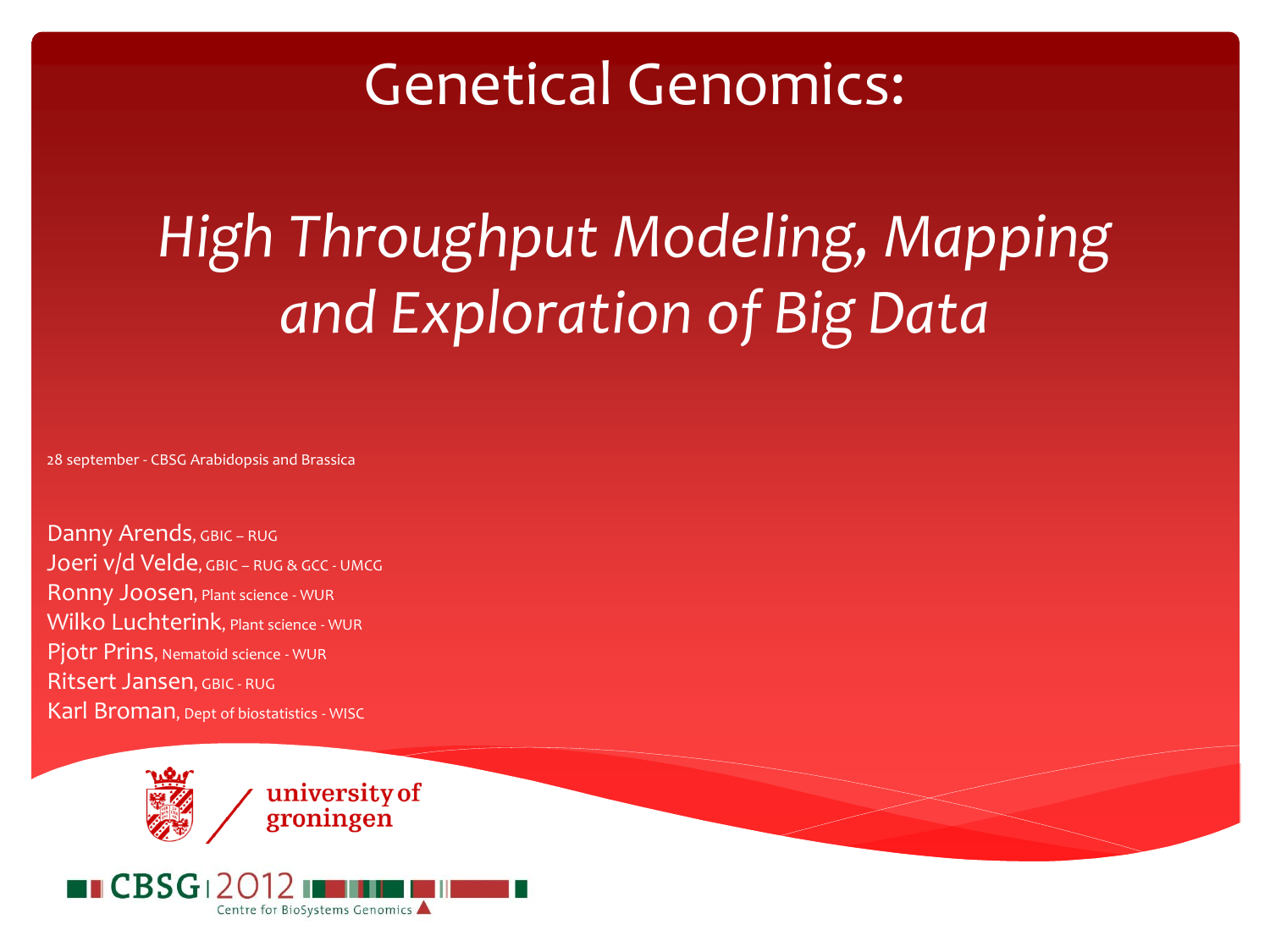## Challenge outline

### Finding regulators of

- RNA transcription / gene regulation
- Protein abundance / degradation
- Metabolite abundance / flow

### Almost complete genetic maps

Sample size <<< Variables







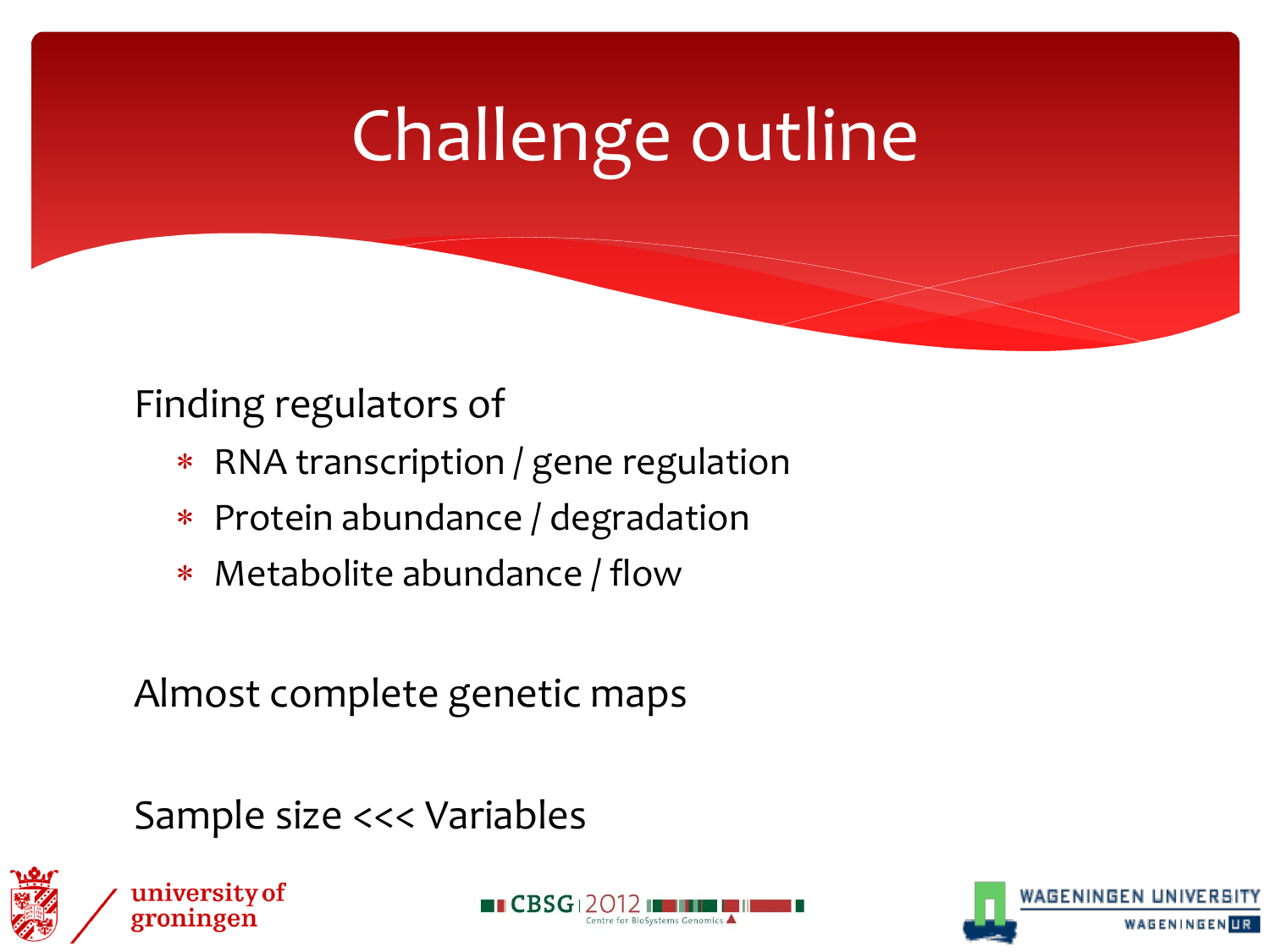

#### Tools are available

- QTL analysis
- PCA analysis
- \* Correlations
- Machine learning

Scattered: java, perl, php, webservices, r, c, etc Not optimized: Single trait to a handfull





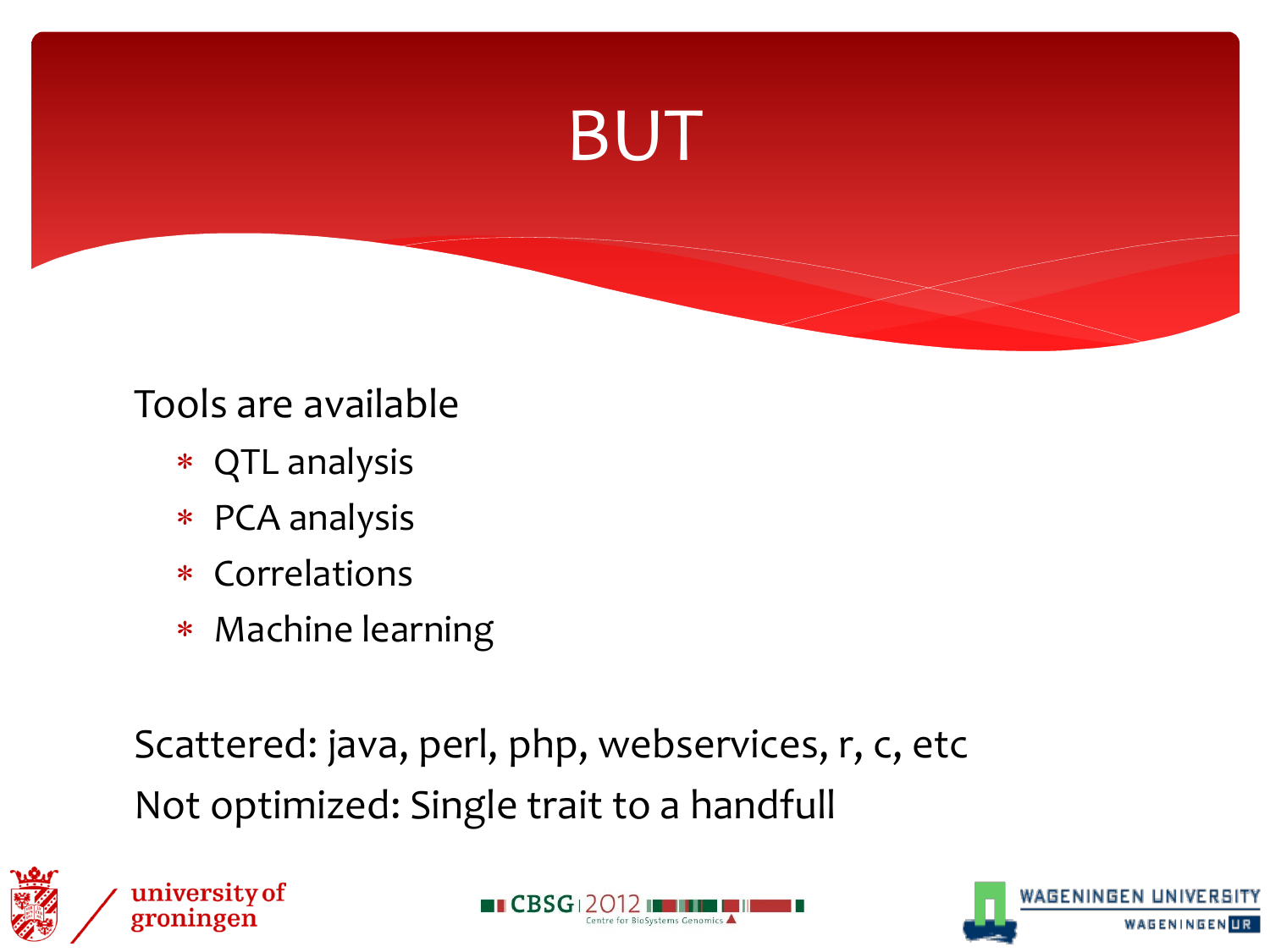### Our approach

#### Managed data storage

Molgenis & XGAP

#### Smarter algorithms

R/QTL

#### CPU power / Memory

Cluster computing

#### Visualizations





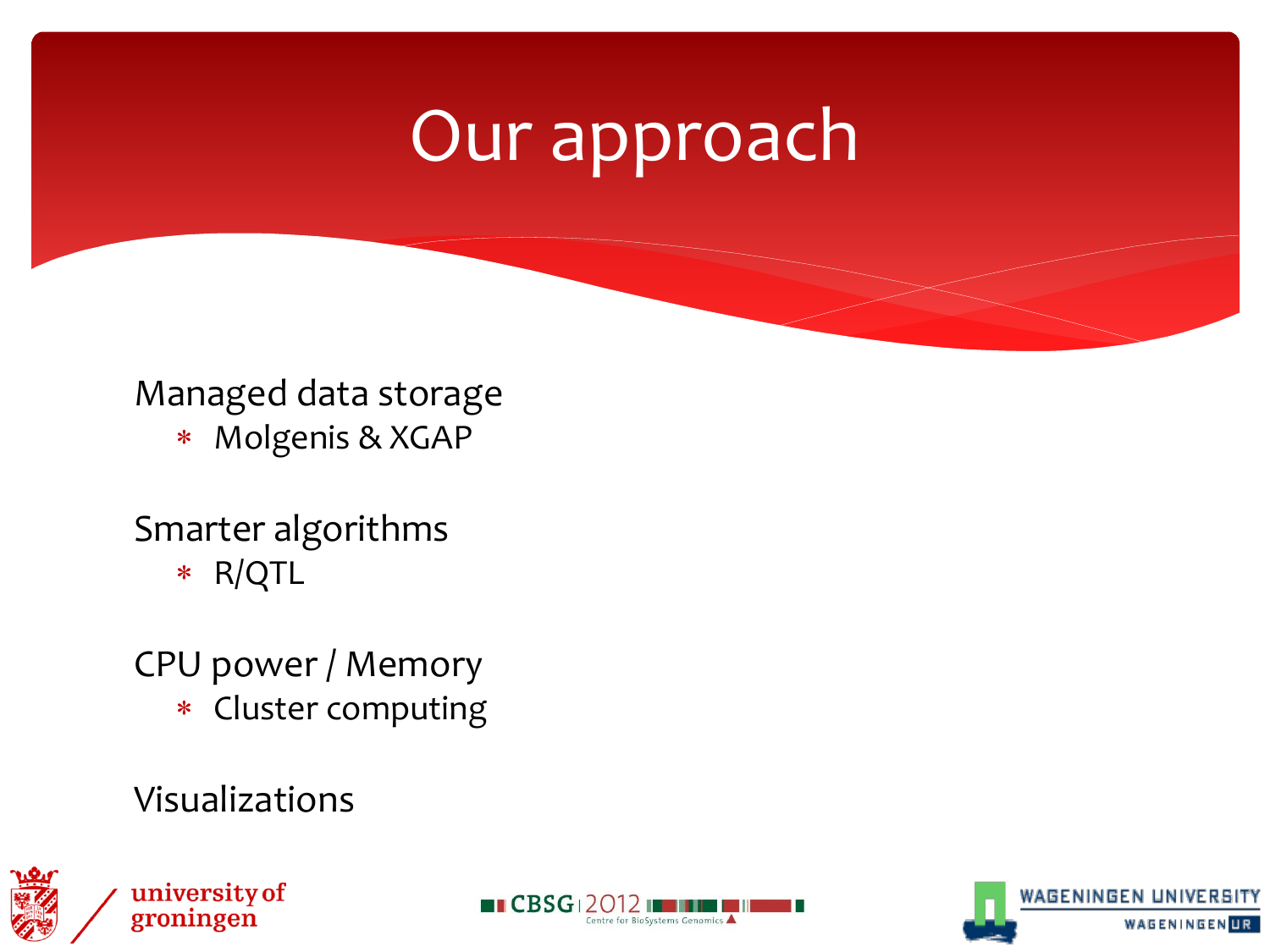# Molgenis

### Rapid prototyping:

- Data storage
- User interfaces

### Added benefit:

university of

groningen

Connections to mayor analysis platforms

 $\blacksquare$  CBSG $\blacksquare$ 2012

- Plugin system
- Data import and export
- Molecular Genetics Information System (MOLGENIS): alternatives in developing local experimental genomics databases.
- Beyond standardization: dynamic software infrastructures for systems biology





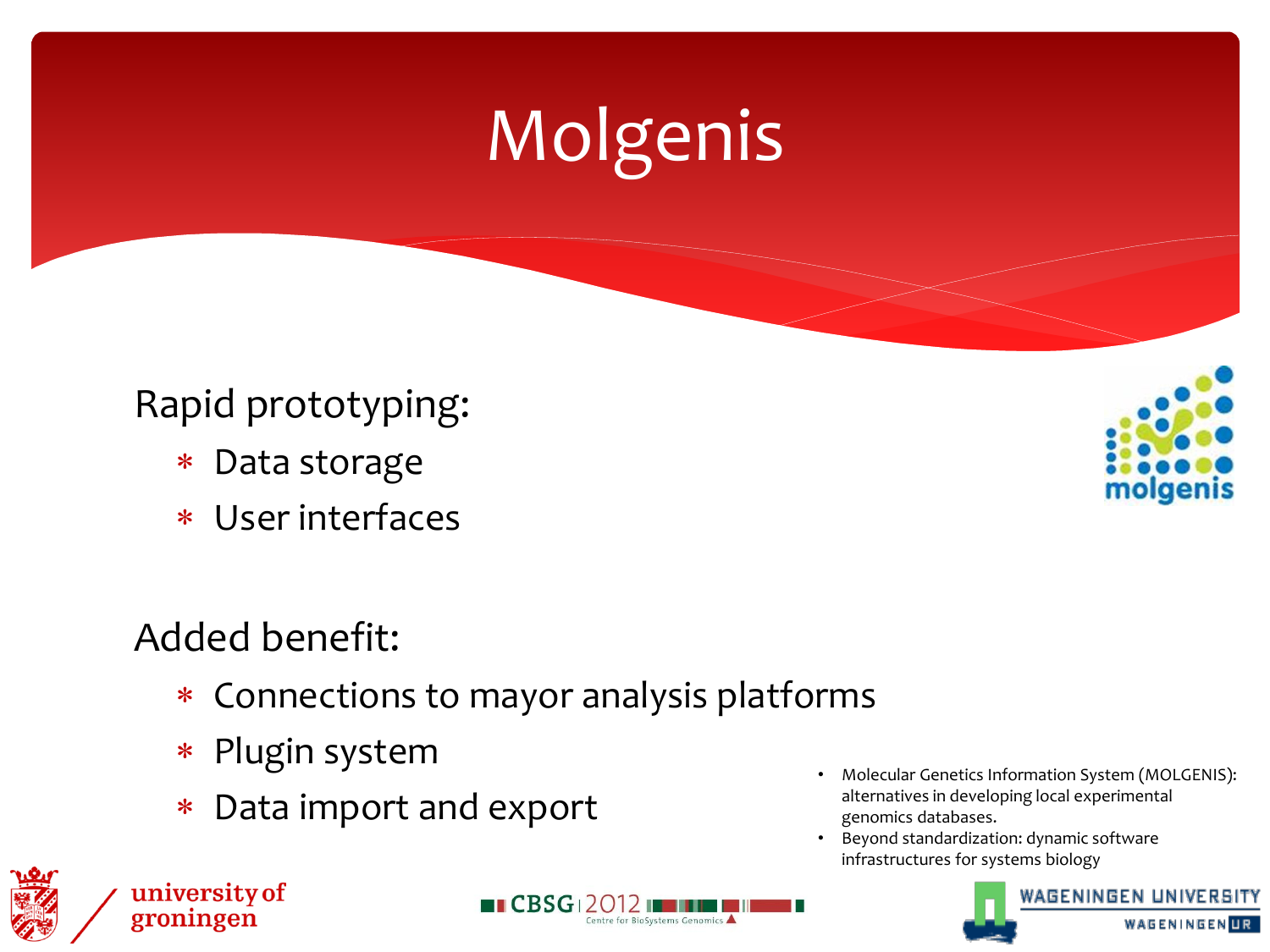### XGAP

#### Data model for Genetical Genomics

Based on the FUGE and MIAME

#### Plugins:

- Analysis
- Exploration

LerKas1 LerKas2 LerKas3 LerKas4 LerKas6 LerKas 10.00000 0.00081 0.00079 0.00111 0.0001 0.0008 9.96000 0.00096 0.00099 0.00087 0.00015 0.00081 0. 9.92000 0.00087 0.00095 0.00085 0.00016 0.0008 0. 9.88000 0.00085 0.00121 0.00103 0.00018 0.00098 0. 9.84000 0.00066 0.00113 0.00106 0.00029 0.00091 0. 9.80000 0.00097 0.00114 0.00104 0.00027 0.0008 0. 9.76000 0.00093 0.00106 0.00087 0.00013 0.0009 0. 9.72000 0.00111 0.00087 0.00112 0.00014 0.00092 0. 9.68000 0.00086 0.00103 0.00091 0.00017 0.00096 0. 9.64000 0.00092 0.00102 0.00093 0.00016 0.00096 0.

| NGA59         | SNP <sub>5</sub> |    | SNP107 |   | SNP251 |           | M1.10 |    | SNP100 |    |
|---------------|------------------|----|--------|---|--------|-----------|-------|----|--------|----|
| LerKas1<br>-B | в                | В  | A      | A | A      | À         | A     | A  | ΝA     | A  |
| LerKas2<br>A  | À                | A  | A      | А | A      | A         | À     | À  | À      | A  |
| LerKas3<br>A  | À                | A  | A      | A | A      | A         | A     | A  | A      | A  |
| LerKas4<br>A  | А                | À  | À      | А | À      | À         | А     | А  | А      | À  |
| LerKas5 A     | ΝA               | ΝA | ΝA     | A | ΝA     | <b>NA</b> | ΝA    | ΝA | NA     | ΝA |
| LerKas6<br>в  | в                | А  | À      | А | А      | А         | А     | À  | А      | À  |
| LerKas7<br>в  | В                | В  | В      | В | В      | В         | В     | В  | В      | в  |
| LerKas8<br>A  | А                | À  | À      | А | А      | B         | B     | B  | À      | À  |
| LerKas9<br>A  | À                | В  | В      | В | В      | В         | В     | À  | À      | A  |
| LerKas10      | в                | в  | А      | А | А      | À         | À     | À  | А      | А  |

XGAP: a uniform and extensible data model and software platform for genotype and phenotype experiments Genome biology 2010





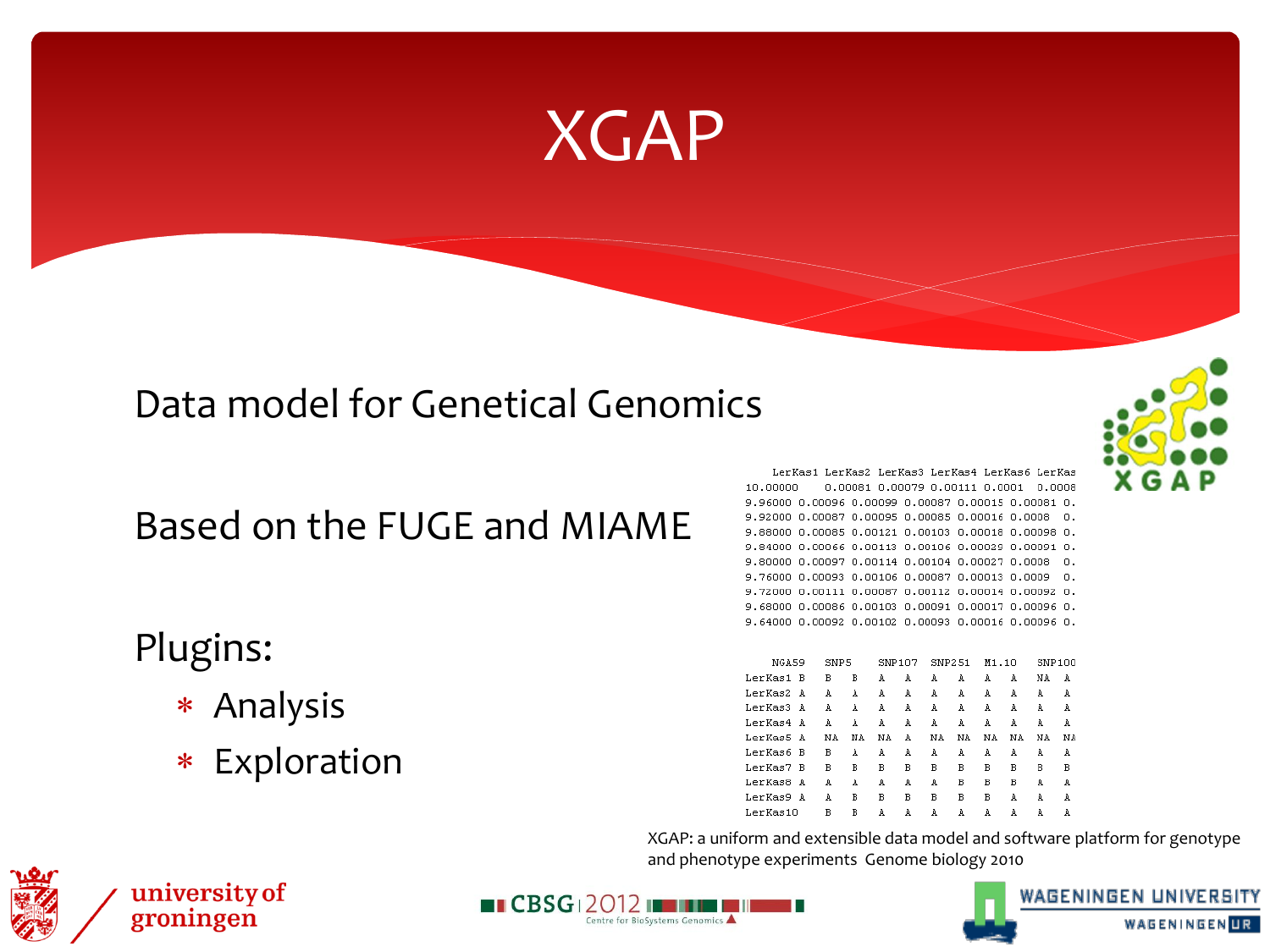# R/qtl : Our analysis platform

### Open-source software for **R** Optimized Multiple experimental crosses

### Different statistical methods

- Non-parametric
- Parameric
- Bayesian (qtl/bim)









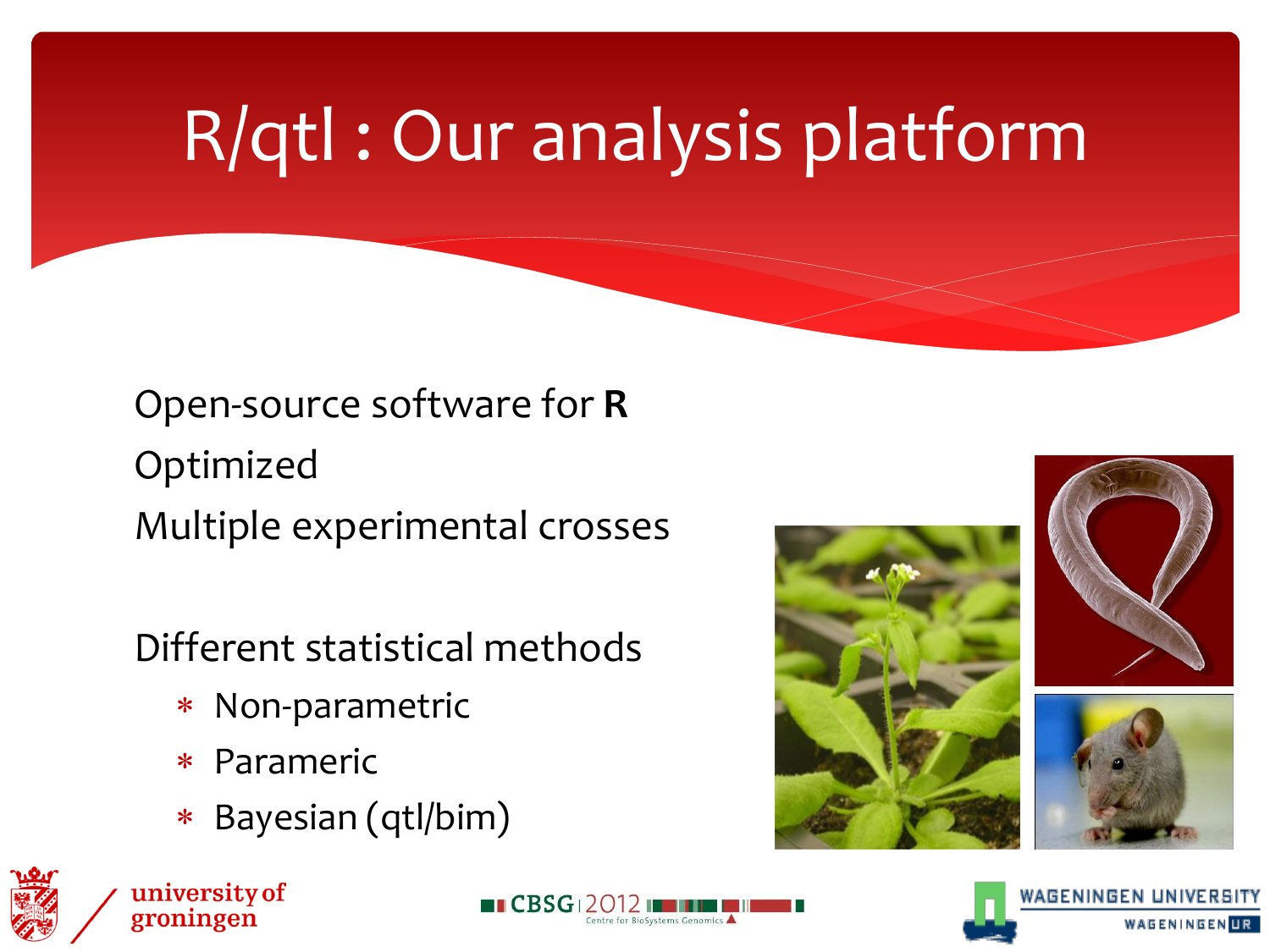### Parallel computing

Divide and conquer

Scaling up on:

- Multiple CPU (Duo,Quad,Hexa)
- Across networks (Cluster, Grid)
- Globally (Amazone/Rackspace Cloud)







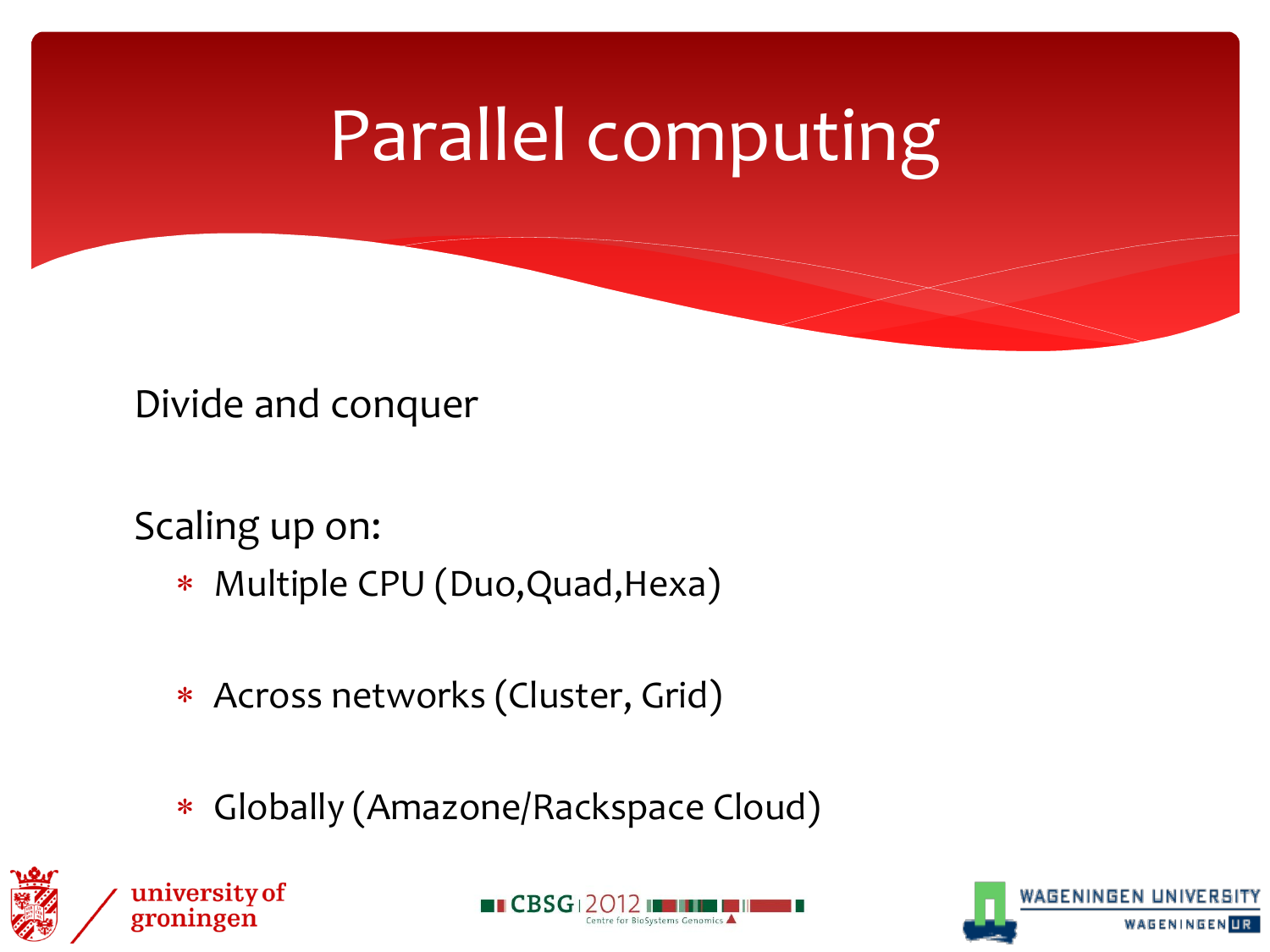# Application (I/V)

### Creation of a population

WUR, JAX

#### Measure

- Polymorpic markers
- \* Traits

Creating and QC of the map

Mapping regulation





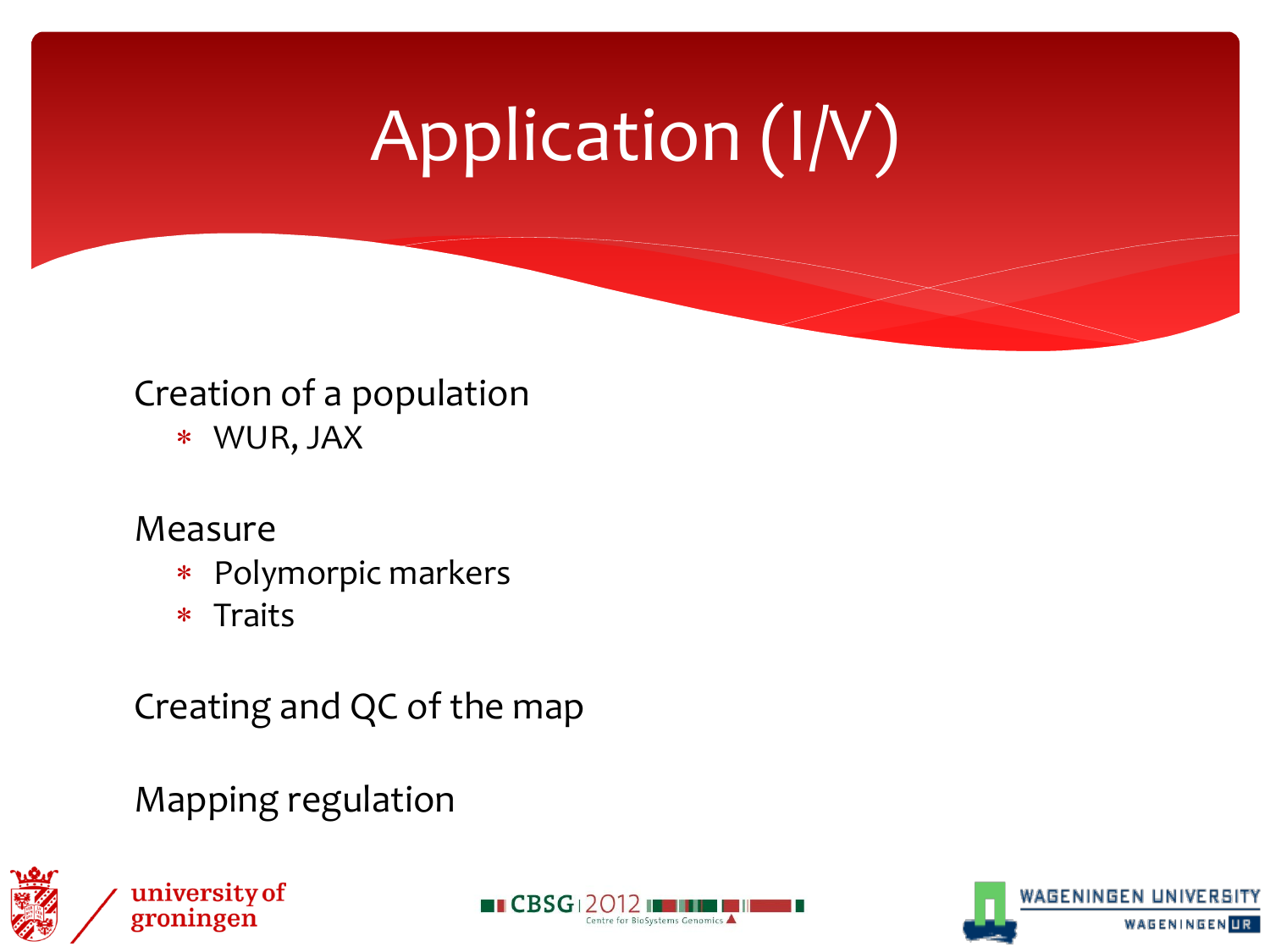# Application (I/V)

- \* Initial data comes in
- \* Reformat into XGAP format
- Upload in generated database
	- \* Solve data inconsistencies (goto 1)
- Create basic statistics and heatmaps
- \* Map on cluster using plugin
- Download QTL data and explore in detail



university of



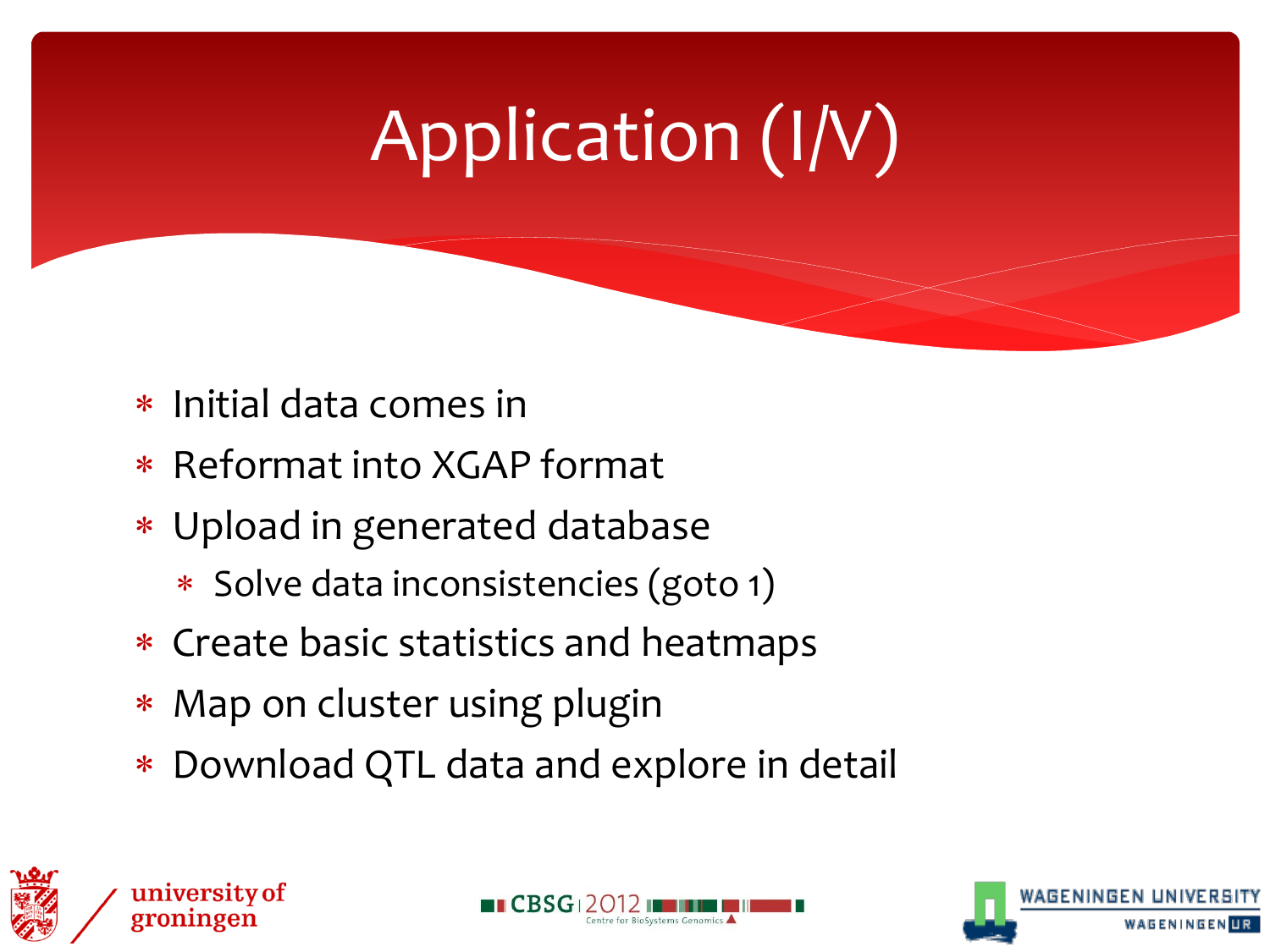## Application (II/V)

### Marker segregation / location Phenotype distribution



university of

groningen





#### Pairwise recombination fractions and LOD scores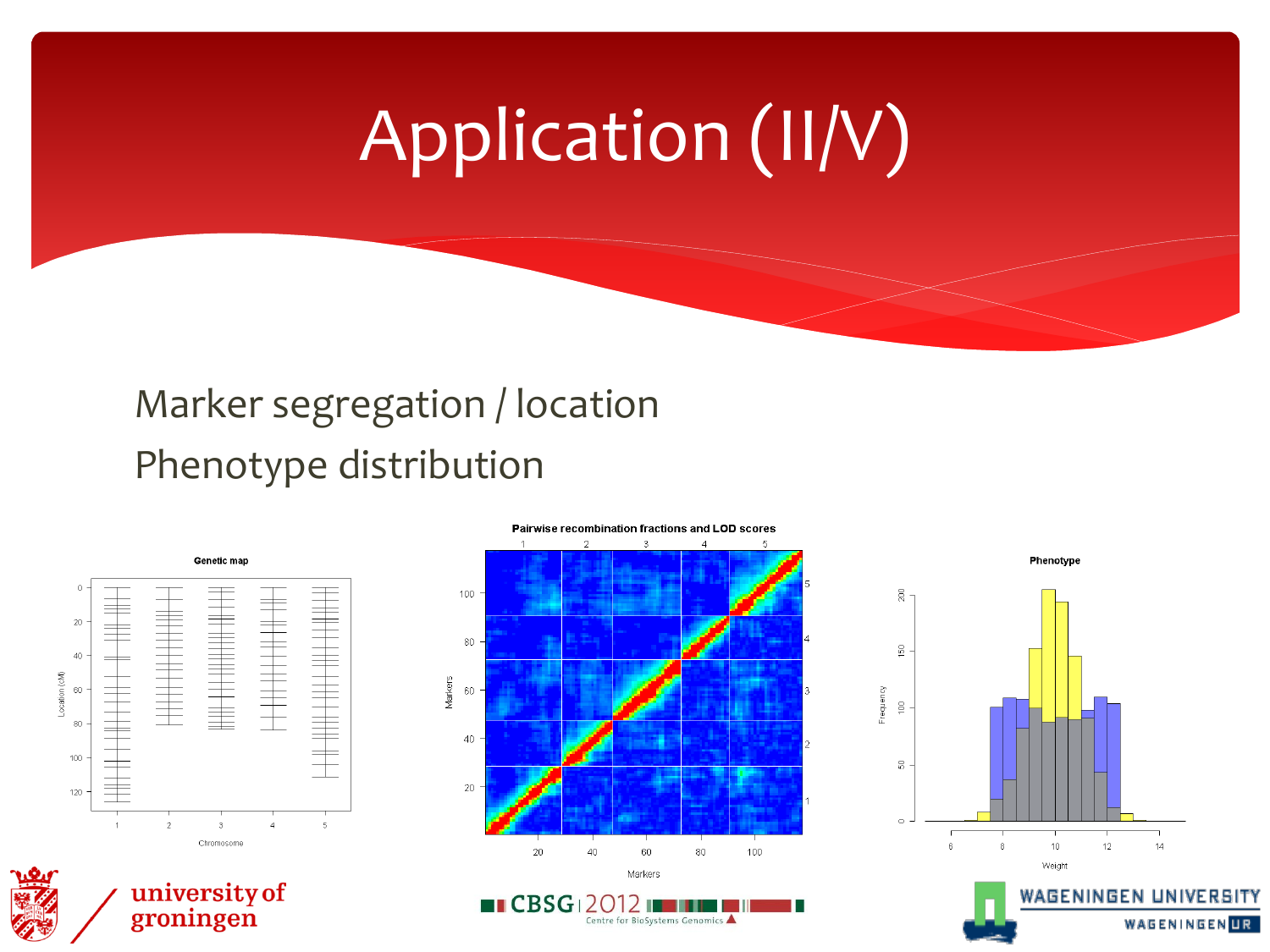## Application (III/V)

#### Millipede cluster

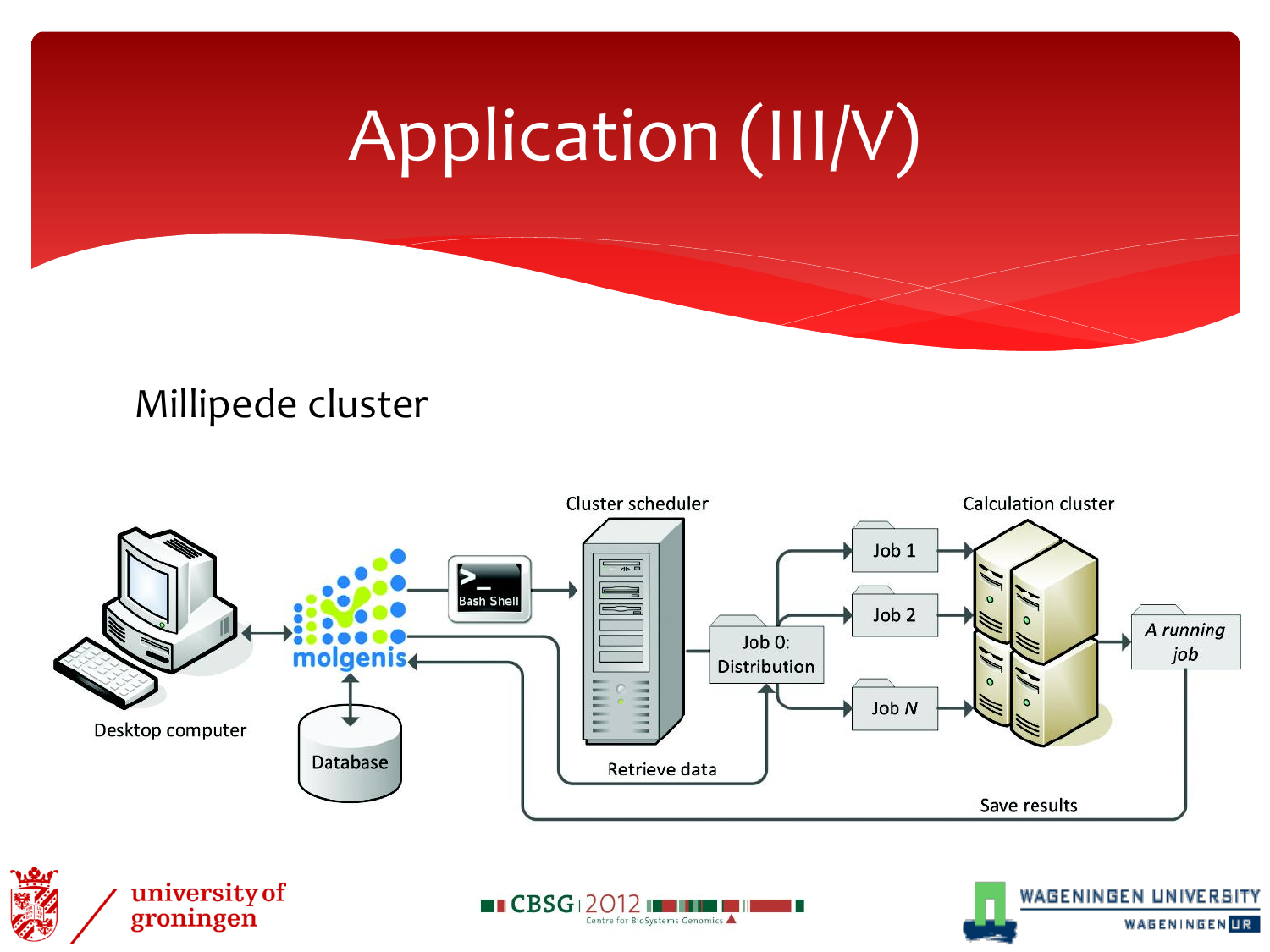## Application (IV/V)

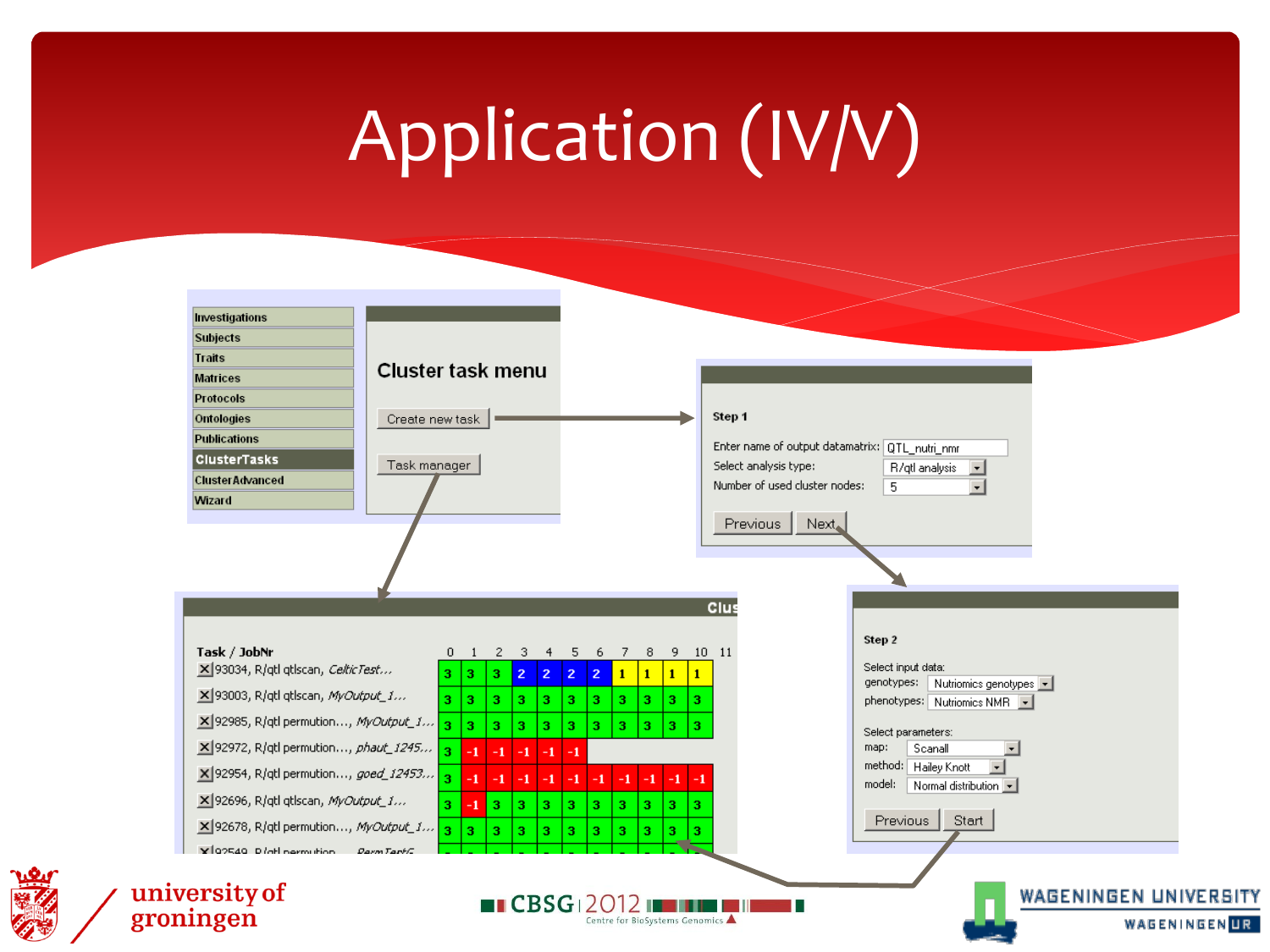## Application (V/V)

#### Get QTL data from Molgenis

Explore in more detail

Circular genome plot

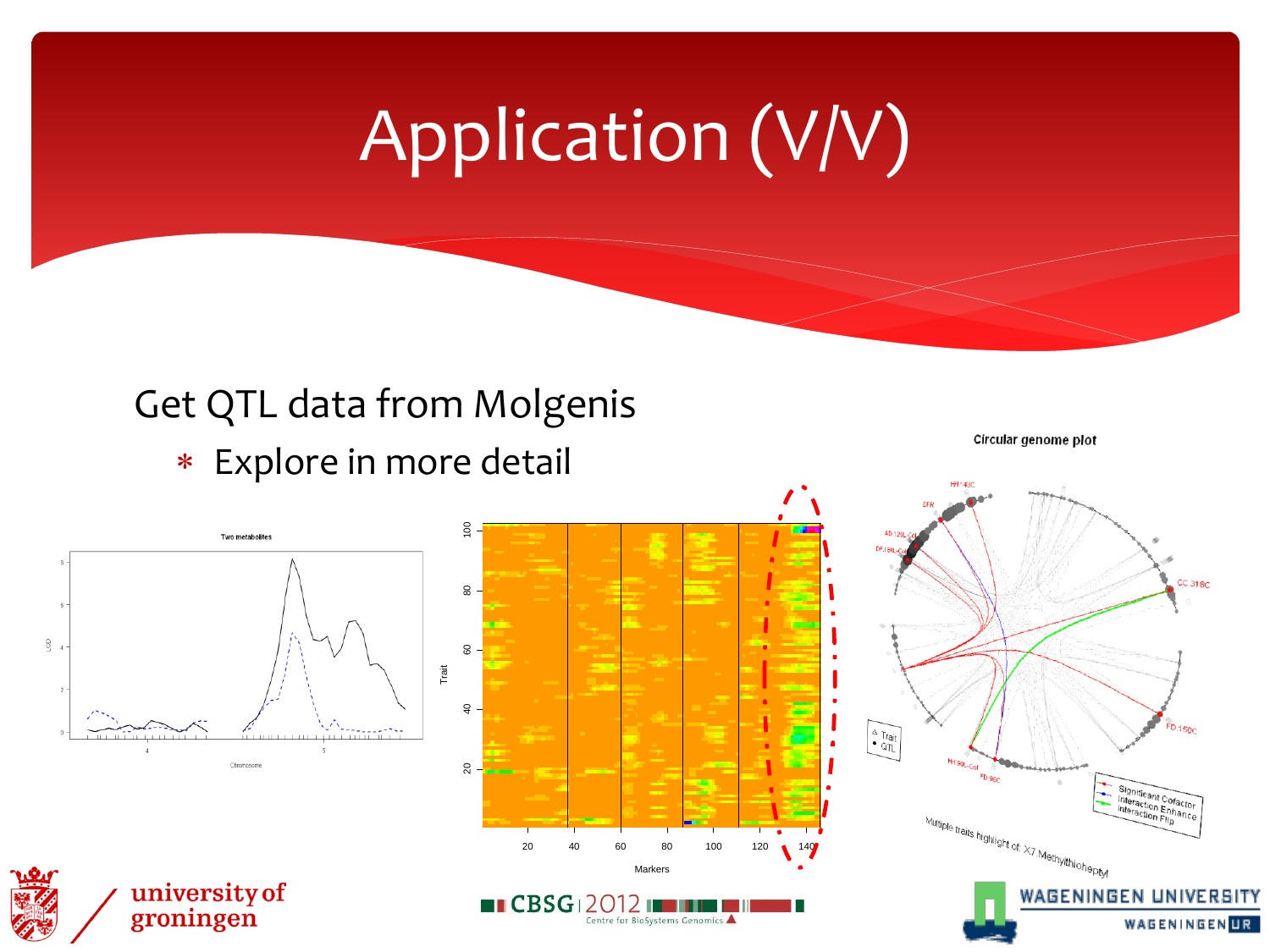### Conclusions

### Big data problem is solvable

- Discipline
- New / old optimized tools

### Getting the big picture

- New visualizations
- Ways to show others







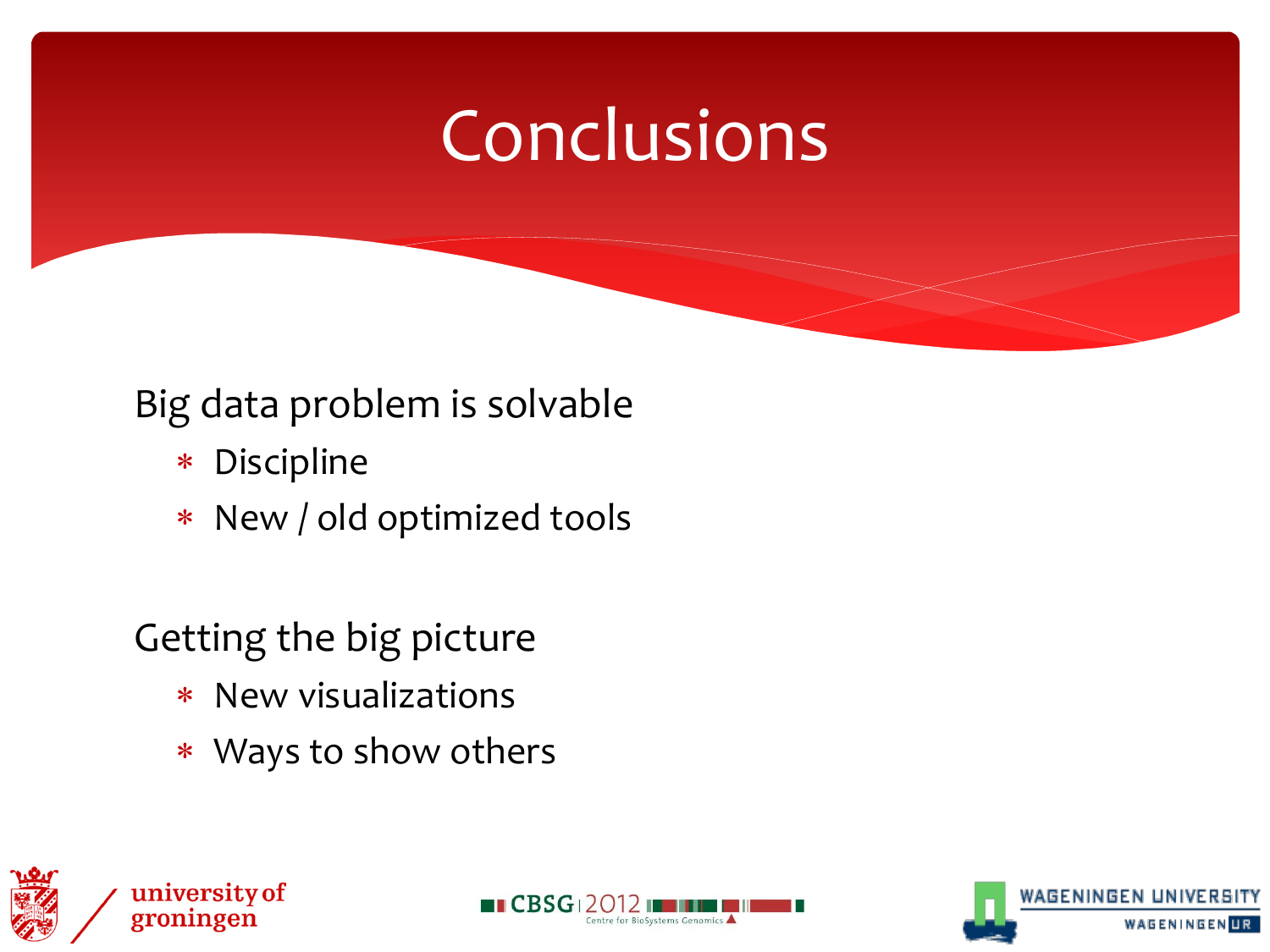### Future perspectives / current work

#### Removing limitations:

- Towards high throughput
- Extending Multiple QTL mapping
	- 4-way, 8-way, Magic and CC

### Adding new features:

- Causal inference
- Differential environmental analysis
- \* Interactive plots







WAGENINGEN

WAGENINGEN UR